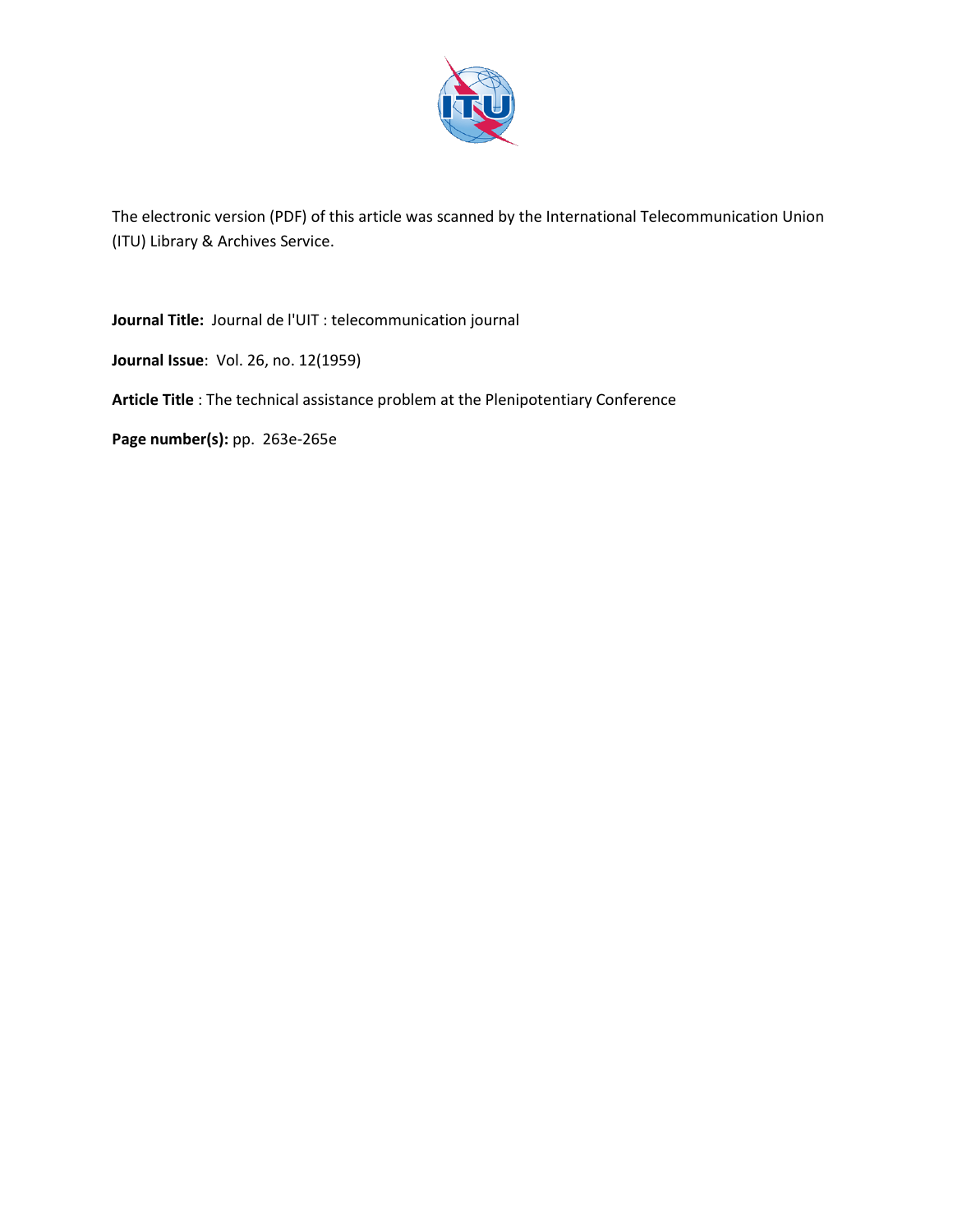# **The Technical Assistance Problem at the Plenipotentiary Conference**

*During the ITU Plenipotentiary Conference, held in Geneva from October to December 1959, the General Secretariat of the ITU had occasion to submit a report on Technical Assistance in the sphere of telecommunications.* 

*Since the questions dealt with in that report are of topical interest, we are reproducing below the text of the statement made at the Plenipotentiary Conference for the information of readers of the* Journal.

### *(Translation)*

(Ed.)

The subject of technical assistance, particularly in telecommunications, is of the highest interest but at the same time of the greatest complexity, and as the Conference is about to tackle its fundamental aspects, I think it advisable to define it as clearly as possible, that is, to recall its principles and to outline its scope. With your permission, Mr. Chairman, I shall first try to explain what technical assistance is.

#### **What is Technical Assistance ?**

The expression " technical assistance to underdeveloped countries " adopted in international circles about ten years ago, is not the most felicitous of terms, as it does not reflect exactly the aim of the great undertaking which has developed under the auspices of the United Nations, and which might be more accurately termed " international co-operation for economic development. " This undertaking is, of course, primarily intended to give technical assistance to countries which are as yet inadequately equipped in certain fields, but in reality its purpose is much wider, for it aims at improving economic and social conditions in all countries of the world, including those which are at present sometimes considered as being sufficiently developed.

We shall, however, continue to use the term " technical assistance " but, as well as using the words " countries which are as yet inadequately equipped " or " under-equipped countries " in preference to " under-developed countries, " we must bear in mind the following points :

- 1) technical assistance is not conceived as an act of charity but as a combined effort to co-operate in the general interest ;
- 2) if, in some respects, the technical assistance machinery allows a distinction to be made between countries which give and those which receive, it should be remembered that most countries are in a position both to give and to receive ;
- 3) the aim of technical assistance is to spread and to standardize every kind of technique (including, often primarily, administrative techniques), so as " to help some countries to help themselves, " to use a seemingly paradoxical but, in the circumstances, very apt expression ; technical assistance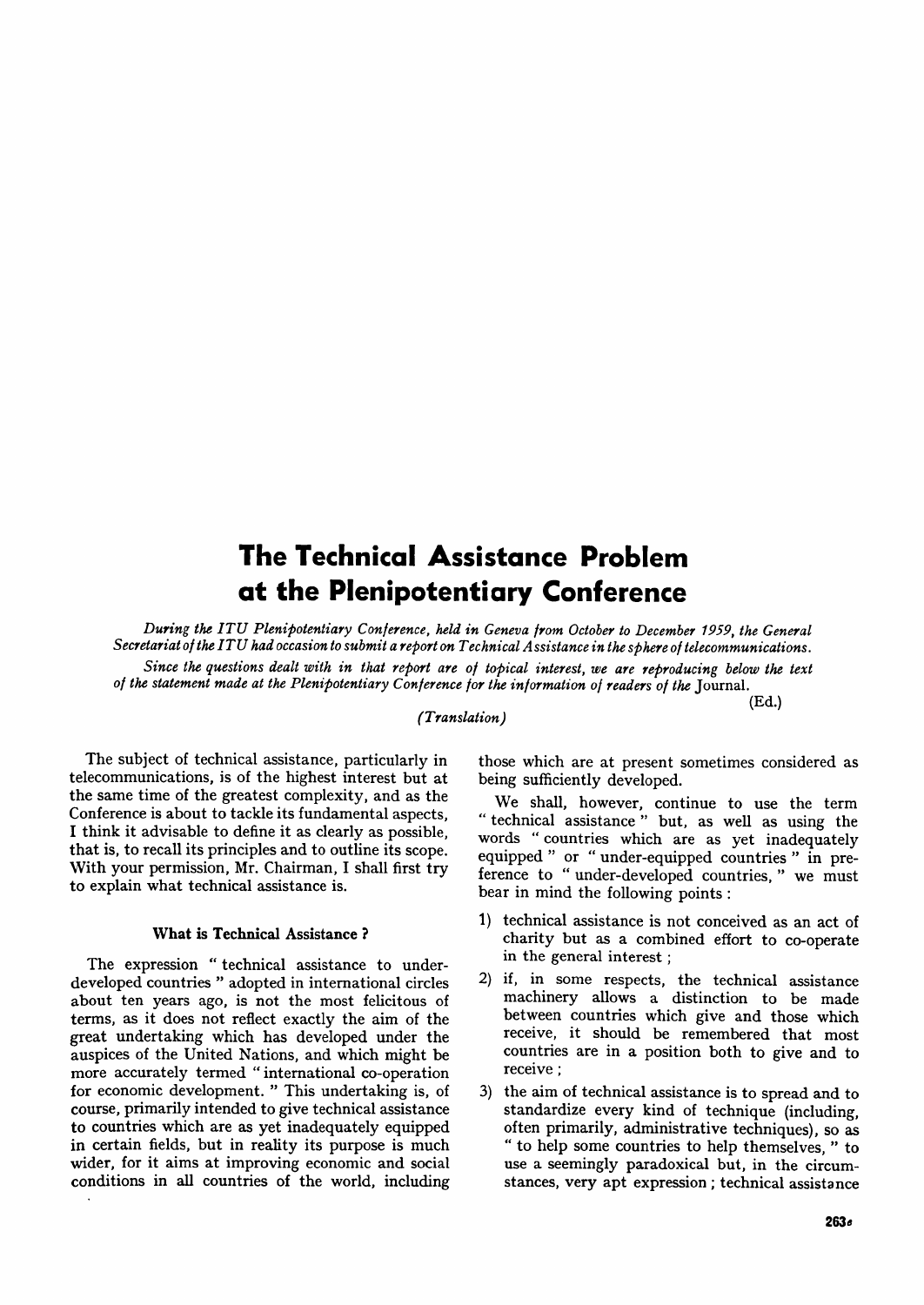is not, then, in any way manna from heaven, or, more prosaically, a source of capital for the lessfavoured countries; on the contrary, the inadequately equipped countries must make great efforts, and even sacrifices, if they are to benefit from it.

# **Technical Assistance for telecommunications**

After this general outline, I shall attempt to survey technical assistance in the field of telecommunications. I shall mention only those general ideas and principles which deserve the Conference's attention. The details of the very complicated machinery of the Expanded Programme of Technical Assistance and of the new United Nations Special Fund are described in documents at the disposal of every delegate, and I would strongly advise delegations which wish to have complete information on certain procedures or projects to profit by their presence in Geneva to make contact with the Secretariat.

The idea of technical assistance in the field of telecommunications is not a new one. It was born with the ITU and has grown up with it. At the very first international telegraph conferences, the countries undertook to keep each other informed of any progress they made in telegraph techniques. Later on, in addition to the need to standardize the general characteristics of telecommunication equipment, mutual assistance became necessary to speed up, in the general interest, the development of national networks and means of communication. It was at this time that the International Consultative Committees were formed, and the establishment of the European telegraph and telephone network was probably one of the best examples of the co-operation which is now called " technical assistance".

Technical assistance for telecommunications does not only fall within the scope of the Expanded Programme and the United Nations Special Fund, then. It is part of the normal activity of the ITU and the main problem before this Conference is to ensure that the Union is well-adapted to all the needs which are felt today, taking into account the development of techniques and modern concepts of international co-operation.

The first problem is, therefore, to find out what are the needs of the countries which are inadequately equipped for telecommunications.

# **Technical assistance requirements**

Many of those here—and especially the delegates from the inadequately equipped countries—are better qualified than I to describe technical assistance requirements in the field of telecommunications. Since, however, no document has yet been published on this subject, perhaps I may be allowed to summarize here the conclusions to which the experience of the Secretariat points in relation to the participation of the Union in the Expanded Programme of Technical Assistance. I think it is necessary, to get **a**  picture of technical assistance requirements, to refer to the general situation of telecommunications development.

The development of telecommunications raises four groups of problems :

- 1) those relating to the definition of the telecommunication facilities needed by each country, taking into account its geography, economy, social conditions, etc.;
- 2) planning problems, that is, those relating to the establishment of plans for networks and installations to be built ;
- 3) problems raised by the training of the staff necessary to maintain and operate the proposed installations ;
- 4) financing the plans.

I feel that we should set aside those problems which some countries may consider to be of major importance, but which do, in fact, form only one aspect of the general problems which I have just listed. I am thinking in particular of the establishment of research centres—which may be associated with planning—and the creation of telecommunication industries— which may be considered as the financing of plans.

The general problems raised by the development of telecommunications, which may be summarized as the study of the facilities for the required telecommunications, planning, staff training and financing," do not, of course, arise in the same form in every country. Some countries are thus faced only with problems of finance.

Having described the situation, I think it may be advisable now to recall the means of mutual international assistance which are available today to help in finding a solution.

# **Existing means of mutual aid**

**I** shall simply gloss out the bilateral assistance schemes which are widespread in the field of telecommunications, but on which the Secretariat has practically no information, and I shall refer only to those means of international mutual aid which exist under the auspices of the United Nations and the ITU.

Such means include :

the Expanded Programme of Technical Assistance; the United Nations Special Fund ; international finance undertakings; the ITU's own means.

I shall make a few comments on these four possibilities with reference to the technical assistance requirements which I mentioned earlier.

*The Expanded Programme of Technical Assistance*  supplies aid in the form of expert missions, the